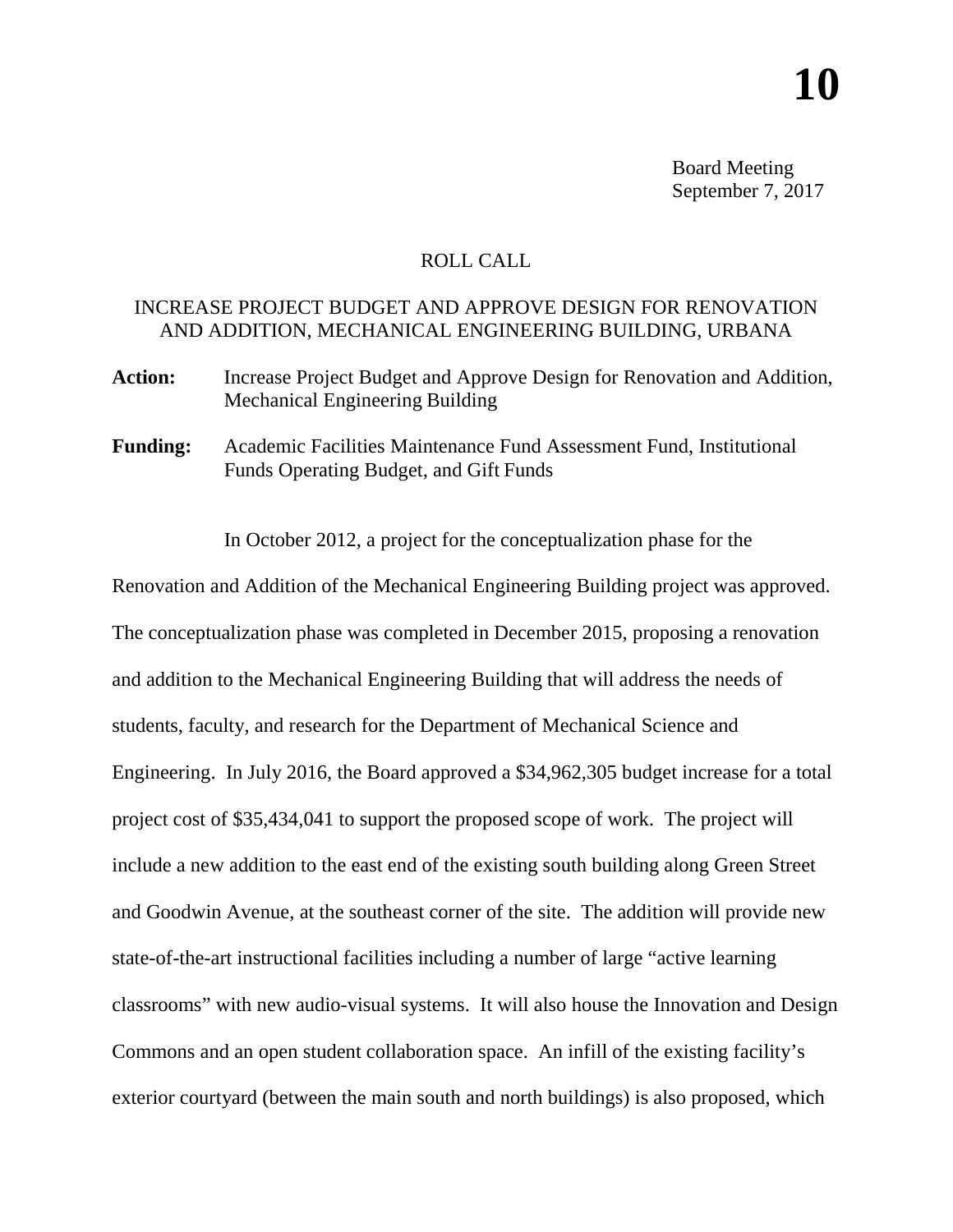includes laboratories and creates a new Senior Design Studio. The proposed renovation of the existing south building is intended to provide better utilization of space to meet current programmatic needs and include significant improvements to the building envelope to reduce energy consumption. Scope development through the schematic design phase of the project identified the need for more comprehensive exterior envelope improvements for masonry repairs and tuck-pointing and complete roof and window replacements. In addition, full replacement of institutional quality building heating and ventilation systems are required. The cost to complete this enhanced scope will require a budget increase of \$5,565,959.

Accordingly, the Chancellor, University of Illinois at Urbana-Champaign and Vice President, University of Illinois with the concurrence of the appropriate administrative officers, recommends that the Board approve the increase in project budget for this project to \$41,000,000, an increase of \$5,565,959.

Also, in order for the project to proceed, it is necessary to approve the design. The design meets all campus building standards, including the Americans with Disability Act, accessibility and applicable State and Federal standards, and is within the proposed budget.

Accordingly, the Chancellor, University of Illinois at Urbana-Champaign, and Vice President, University of Illinois with the concurrence of the appropriate administrative officers, recommends that the design be approved.

The Board actions recommended in this item complies in all material respects with applicable State and federal laws, University of Illinois *Statutes*, *The* 

2